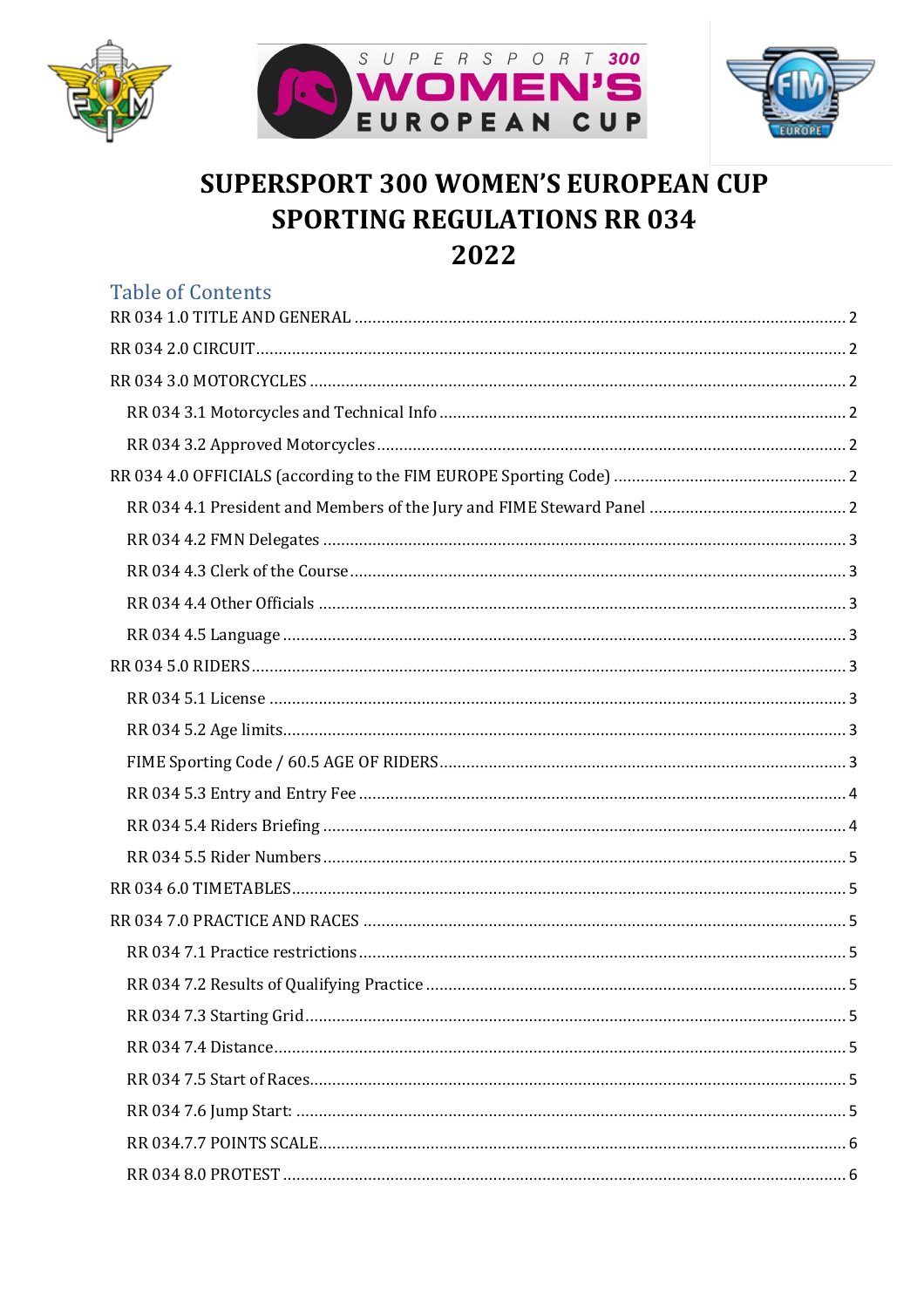# **RR 034 1.0 TITLE AND GENERAL**

The FMI together with Moto X Racing will organize the SSP 300 Women's European Cup inside the CIV as per calendar published at http://www.fim-europe.com/open-calendar-roadracing/. These Events will run under jurisdiction of the FIM EUROPE Sporting, Disciplinary and Arbitration Code, the FIM EUROPE Road Racing rules (RR01 and RR02) and the FIM Europe Technical Rules SSP 300 Women's European Cup (see the Supplementary Regulations).

# **RR 034 2.0 CIRCUIT**

**The Event must take place on a permanent circuit which must have a national FMI Homologation** (races together with CIV).

For Events outside Italy the circuits must be FIM Europe homologated.

# **RR 034 3.0 MOTORCYCLES**

### **RR 034 3.1 Motorcycles and Technical Info**

Races are open to motorcycles as defined by, and must be in conformity with, the FIM EUROPE Technical Rules SSP 300 WOMEN'S EUROPEAN CUP.

### **RR 034 3.2 Approved Motorcycles**

Approved motorcycles are specified by the FIM EUROPE Technical Rules SSP 300 WOMEN'S EUROPEAN CUP.

# RR 034 4.0 OFFICIALS (according to the FIM EUROPE Sporting Code)

### **RR 034 4.1 President and Members of the Jury and FIME Steward Panel**

- JURY The Jury President is appointed by the FIM EUROPE/RRC. The second Jury member is delegated appointed by the FMNR.
- FIME STEWARD PANEL It consists of three members. The jury president is the chief of the stewards' panel and FMNR Delegate is a second member. A third Member may be chosen from the FMNs delegates. All these persons must hold an FIM or FIM Europe Sporting Steward license for the respective discipline. The following persons are members of the International Jury but without voting rights: EUROPEAN SSP
	- o Head of Organization permanent:
	- $\circ$  Clerk of the Course:
	- $\circ$  Secretary of the meeting:
	- $\circ$  Chief of Technical Inspection:
	- o Chief of Timekeeper:
	- $\circ$  Chief Medical Officer:
	- $\circ$  Environmental Stewart: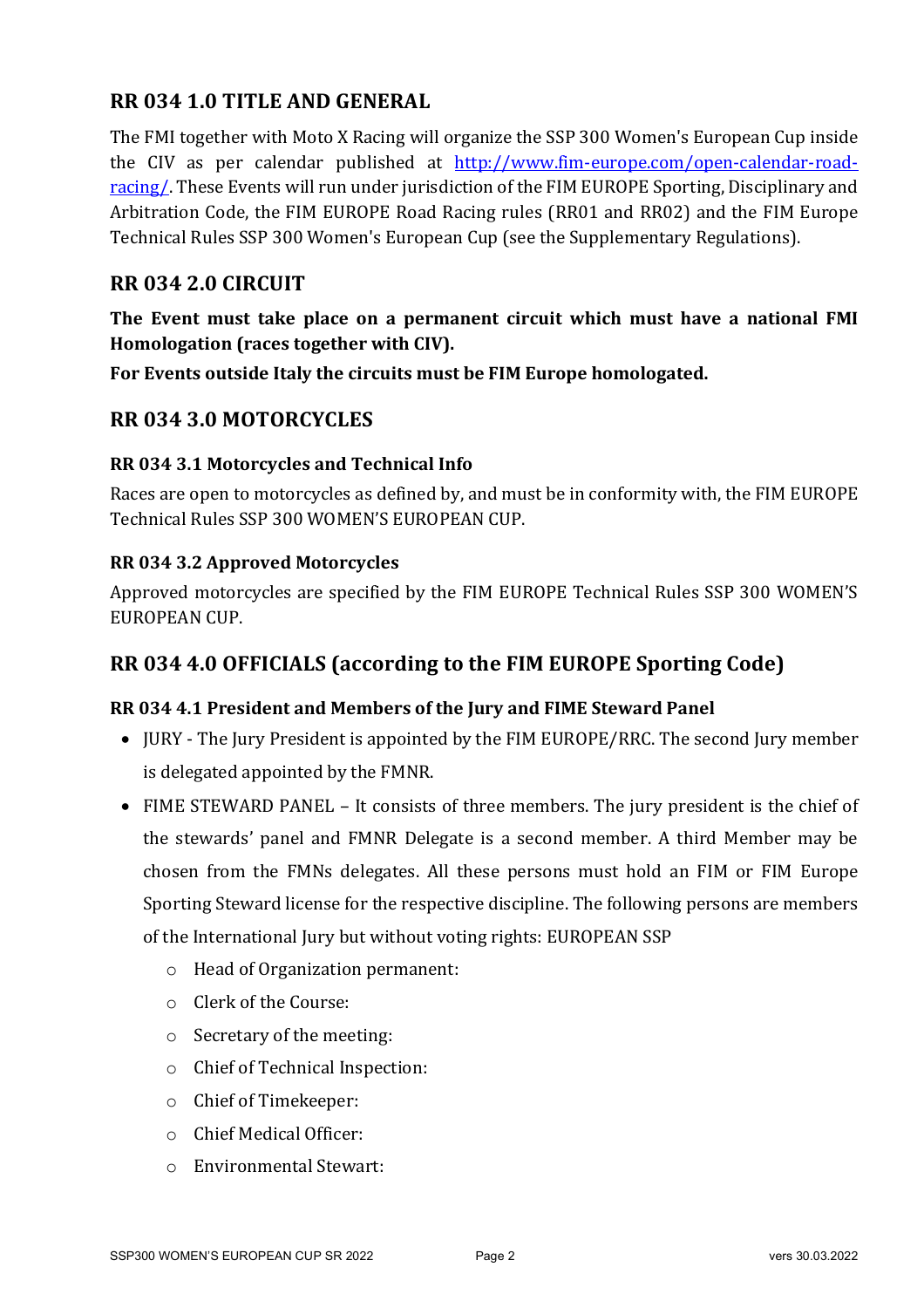#### **RR 034 4.2 FMN Delegates**

An FMN delegate must be appointed by his FMN or Regional Organization and must be a holder of an FIM or FIM EUROPE "Sporting Steward" license. (See art. 50.6 of the FIM EUROPE Sporting Code). He is entitled to attend, as observer, the open meetings of the Jury and will receive all the official papers of the Event.

### **RR 034 4.3 Clerk of the Course**

The Clerk of the Course must be appointed by the FMNR and must be a holder of a valid FIM or FIM EUROPE "Clerk of the Course" license.

### **RR 034 4.4 Other Officials**

The FIM EUROPE may appoint a Technical Director who is responsible for ensuring that Technical Regulations are correctly enforced and supervising the technical control and protests of a technical nature. If there is no Technical Director, the Chief Technical Official has the same task and responsibility. The Chief Technical Official and Chief Timekeeping Official must be appointed by the FMNR and must hold an FIM or FIM EUROPE International Official's license, in accordance with the criteria for qualification as laid down in the FIM EUROPE Sporting Code Art. 40.2.1.

#### **RR 034 4.5 Language**

The English language will be used to communicate.

# **RR 034 5.0 RIDERS**

### **RR 034 5.1 License**

Riders must be holder of a valid FIM EUROPE CCR or any other CONU, Promotional Continental - Annual/One Event licence and a starting permission from his FMN.

### **RR 034 5.2 Age limits**

The minimum and maximum ages for participants are: CLASS MINIMUM AGE **14 years for 2022, for 2023 15 years.** MAXIMUM AGE 50 years

### FIME Sporting Code / 60.5 AGE OF RIDERS

Licences for riders and passengers are issued only with the permission of their own federation with respect to the minimum age and if in force, to the maximum age as mentioned in the specialized sporting rules. Applicants aged over 50 years may have a licence after undergoing a special medical examination according to art. 09.2.1 of the FIM EUROPE/FIM Medical Code. The FMN of the applicant is responsible for checking this prior to issuing the licence. The limit for the minimum age starts on the date of the rider's birthday and the limit for, the maximum age finish at the end of the year in which the maximum age has been reached.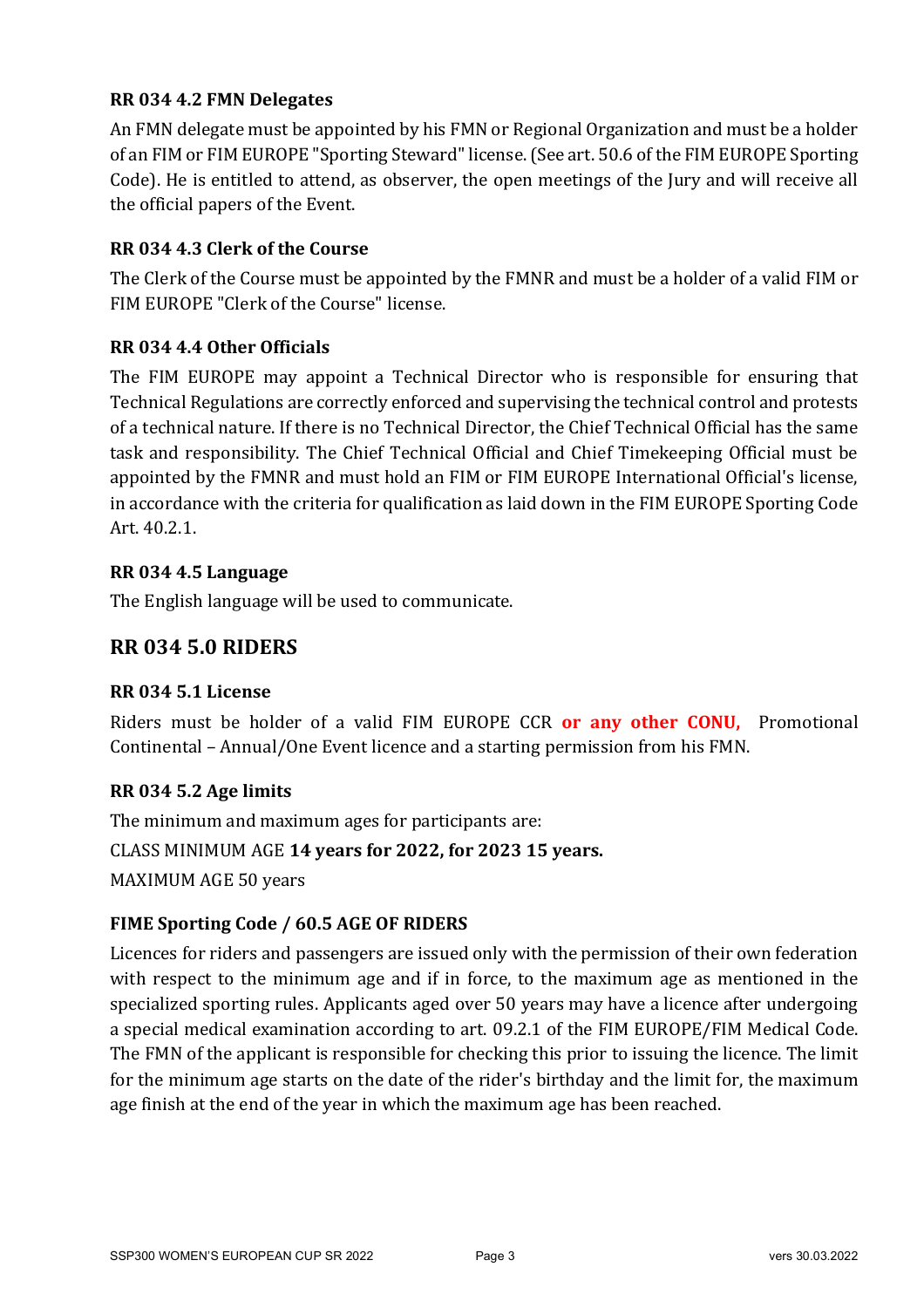## **RR 034 5.3 Entry and Entry Fee**

The Entry form must be sent to the Organizer by info in Supplementary Regulations. The entry fee is listed in the Supplementary Regulations. This must be paid at the Race Office on the circuit during the administration registration.

## **RR 034 5.4 Riders Briefing**

At the first Event there will be an obligatory rider briefing for all riders, then only for new riders. BEHAVIOUR DURING PRACTICE AND RACE.

- 1) Riders must obey the flag signals, light signals and boards, which convey instructions.
- 2) Riders must ride in a responsible manner which does not cause danger to other competitors or participants, either on the track or in the pit-lane. The speed limit in the pit lane is 60 km/h. Riders must at all times adhere to the provisions of the Sporting Regulations. All infringements to these rules will be penalized by the Clerk of the Course or the Jury.
- 3) Riders should only use the track and the pit-lane. However, if a rider accidentally leaves the track then he may re-join the circuit at the place indicated by the marshals or at a place, which does not provide an advantage to him. The marshals may assist the rider in helping him to lift the machine and holding it whilst any repairs or adjustments are made. Any repairs or adjustments must be made by the rider working alone with absolutely no outside assistance. The marshals may then assist him to re-start the machine. If a rider wants to re-join to race following a crash, the marshals must check the bike's safety, and ensure the track remains free of any gravel or other dirt.
- 4) If a rider encounters a problem with his machine which will result in his retirement from the race, he may not attempt to tour at reduced speed to the pits but should pull off the track and park his machine in a safe place as indicated by the marshals.
- 5) Riders who are returning slowly to the pits during the practice, should ensure that they travel as far as possible off the race line. They must give a signal by raising an arm.
- 6) Riders may enter the pit-lane during the practice and the race to make adjustments to their machines or change tyres. During the race all such work must be carried out in the pit lane on the working apron in front of the boxes. Refuelling is strictly prohibited after the leading rider has passed the finish line after the first lap of the race. During the intervals, if races are interrupted, work and refuelling in the pit boxes is permitted.
- 7) A rider will only be allowed to start the race until the leader has crossed the start/finish line for the first time.
- 8) Riders who stop their motorcycle in the pits may be assisted to re-start it by the mechanics or a starting device.
- 9) Riders must not transport another person on their machine during the practices and race.
- 10) Riders must not ride or push their motorcycles in the opposite direction of the circuit, either on the track or in the pit lane, unless doing so under the direction of an Official.
- 11) Voluntary stopping on the track during practices and races is forbidden.
- 12) After passing the chequered flag, of the official free practice session and warm ups, which determine the end of the session, when it safe to do so, off the racing line and in the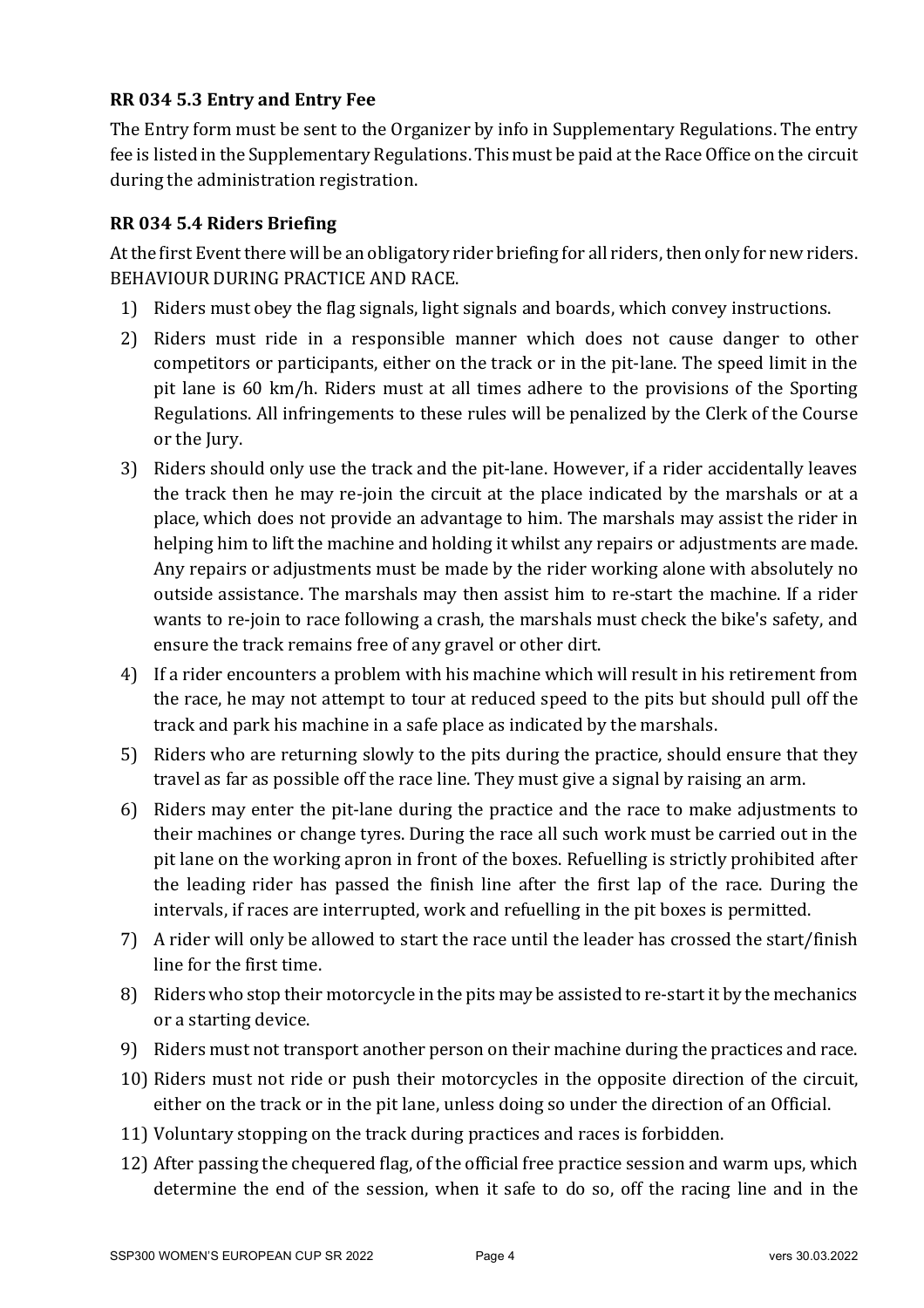designed area by Clerk of the Course which is marked with a removable panel indicating "PRACTICE START", riders are allowed to do "Practice Start".

13) As a general rule, silence in the paddock must be respected during the night between 11.00 pm and 07.00 am except local restrictions.

## **RR 034 5.5 Rider Numbers**

The numbers 1, 2 and 3 in class are reserved for the first three of the Championship or Cup of the previous year. The rider's numbers will be assigned as requested by the participating riders. In case of a double number, a ballot will decide which rider may hold his number and which rider has to change.

# **RR 034 6.0 TIMETABLES**

See the supplementary Regulations of Organizer or Promoter.

# **RR 034 7.0 PRACTICE AND RACES**

### **RR 034 7.1 Practice restrictions**

To qualify for the race, a rider must achieve at least a time equal to 120 % of the time recorded by the fastest rider of his class. Any rider who fails to achieve a qualifying time will be permitted to take part in the race provided that in any of the official timed practice sessions he has achieved a time at least equal to  $120\%$  of the fastest rider in the same session.

#### **RR 034 7.2 Results of Qualifying Practice**

The provisional results must be signed by the Clerk of the Course.

#### **RR 034 7.3 Starting Grid**

At the Jury meeting following each qualifying practice session, a provisional starting grid will be determined by the qualifying practice results. The official grid must be signed by the Jury President before it can be published maximum one hour before the start of each race, at the latest.

#### **RR 034 7.4 Distance**

Races must correspond to the following distances:

CLASS MINIMUM KM: 30

MAXIMUM KM: 60

### **RR 034 7.5 Start of Races**

Starts must be made with engines running and according to the Start procedure described in Art RR 01.9. In case of a Jump Start, see Art. RR 01.9.1.-16, the rider concerned will be subject to the penalty procedure as described in the article RR034.8 Jump Start.

#### **RR 034 7.6 Jump Start:**

Anticipation of the start (Jump-start) is defined by the motorcycle moving forward when the red light is on.